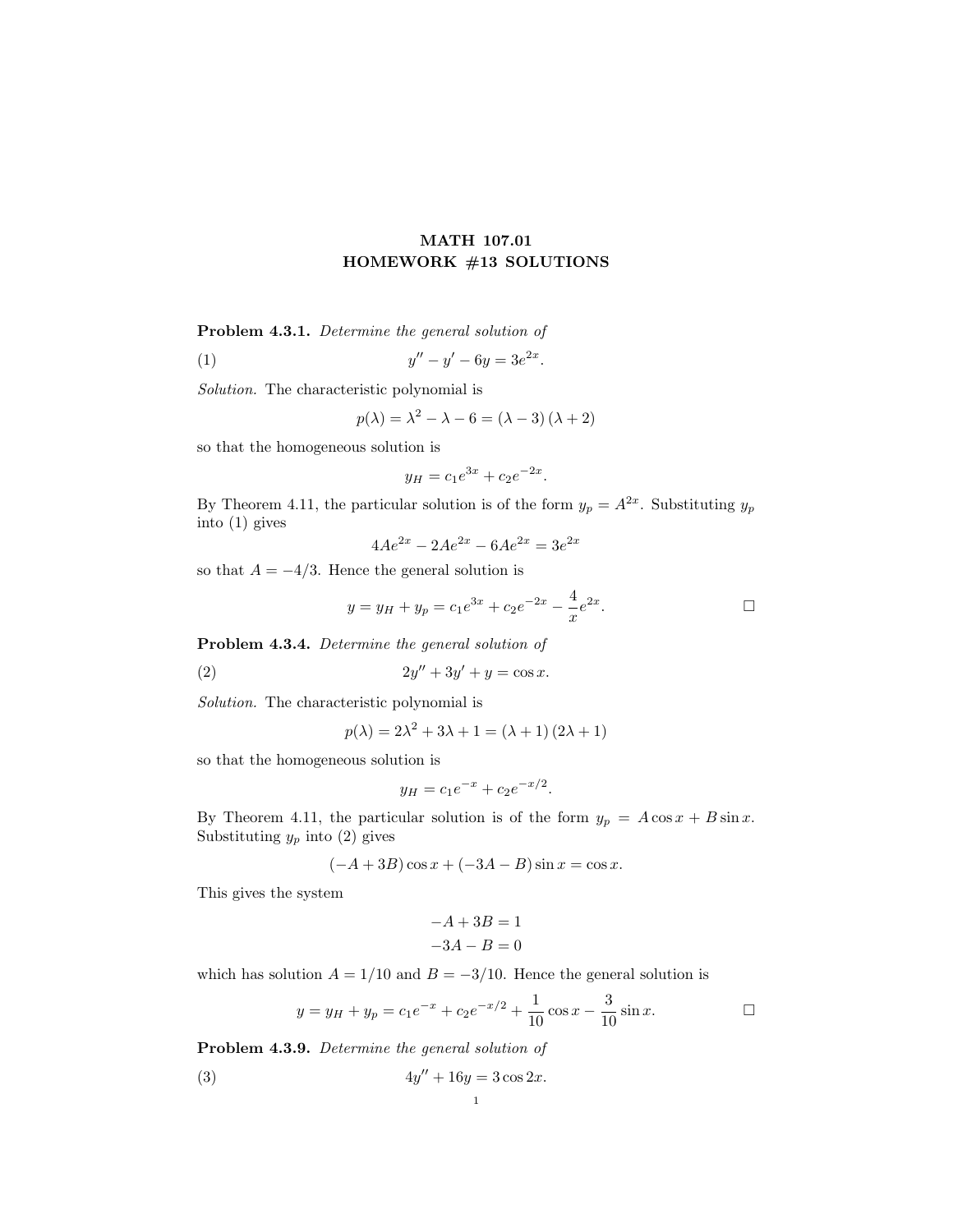Solution. The characteristic polynomial is

$$
p(\lambda) = 4\lambda^2 + 16 = 4(\lambda - 2i)(\lambda + 2i)
$$

so that the homogeneous solution is

 $y_H = c_1 \cos 2x + c_2 \sin 2x.$ 

By Theorem 4.11, the particular solution is of the form

 $y_p = Ax \cos 2x + Bx \sin 2x.$ 

Substituting  $y_p$  into (3) gives

 $16B\cos 2x - 16A\sin 2x = 3\cos 2x$ .

This gives the system

$$
16B = 3
$$

$$
-16A = 0
$$

which has solution  $A = 0$  and  $B = 3/16$ . Hence the general solution is

$$
y = y_H + y_p = c_1 \cos 2x + c_2 \sin 2x + \frac{3}{16} x \sin 2x.
$$

Problem 4.3.11. Determine the general solution of

(4) 
$$
y'' + 8y' = 2x^2 - 7x + 3.
$$

Proof. The characteristic polynomial is

$$
p(\lambda) = \lambda^2 + 8\lambda = \lambda(\lambda + 8)
$$

so that the homogeneous solution is

$$
y_H = c_1 + c_2 e^{-8x}.
$$

By Theorem 4.11, the particular solution is of the form

$$
y_p = Ax^3 + Bx^2 + Cx.
$$

Substituting  $y_p$  into (4) gives

$$
24Ax^{2} + (6A + 16B)x + 2B + 8C = 2x^{2} - 7x + 3.
$$

This gives the system

$$
24A = 2
$$

$$
6A + 16B = -7
$$

$$
2B + 8C = 3
$$

which has solution  $A = 1/12$ ,  $B = -15/32$ , and  $C = 63/128$ . Hence the general solution is

$$
y = y_H + y_p = c_1 + c_2 e^{-8x} + \frac{1}{12}x^3 - \frac{15}{32}x^2 + \frac{63}{128}x.
$$

Problem 4.3.18. Solve the initial value problem

$$
y'' + 4y' + 4y = 2x - \sin 3x
$$

$$
y(0) = 0
$$

$$
y'(0) = -1.
$$